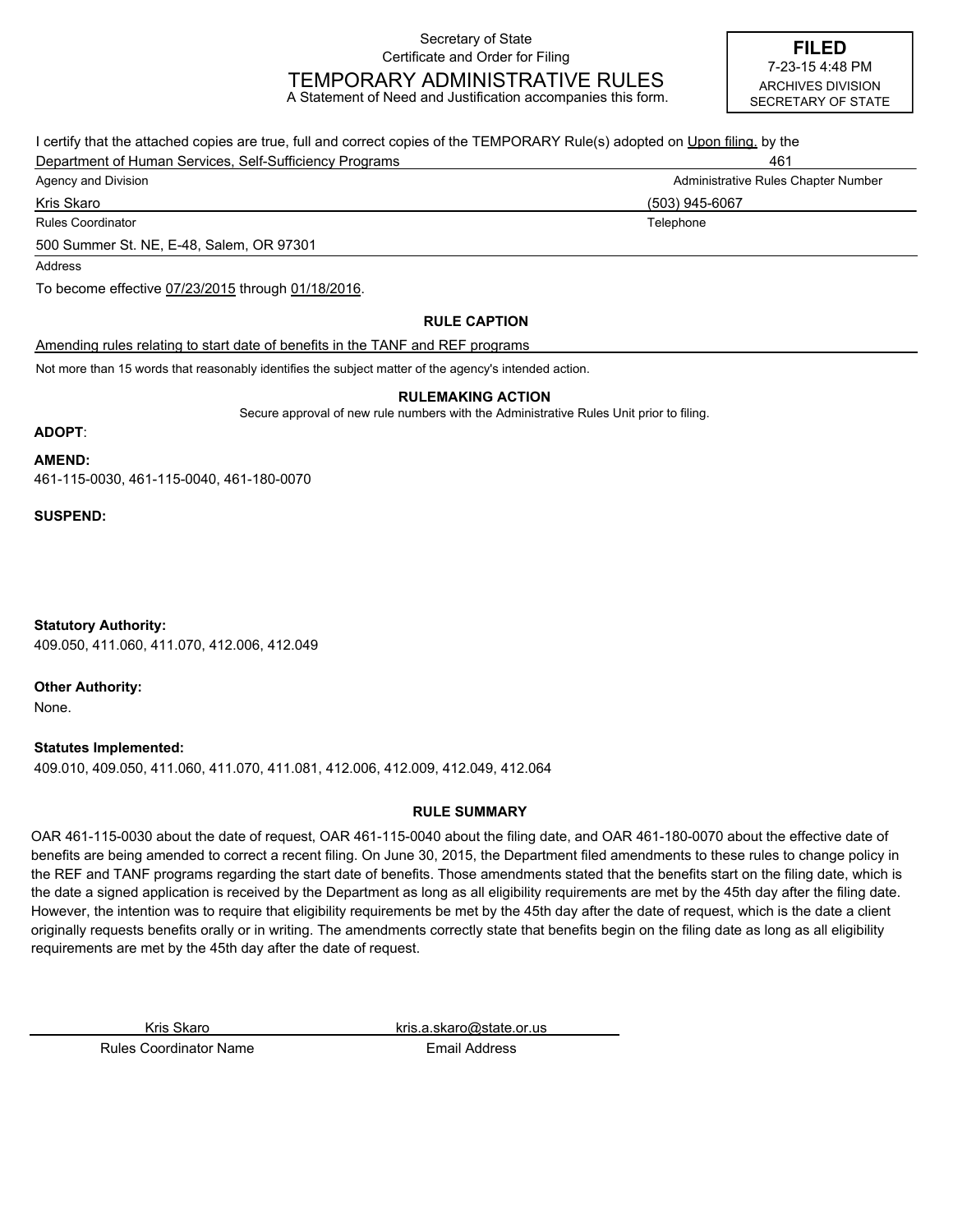# Secretary of State STATEMENT OF NEED AND JUSTIFICATION

A Certificate and Order for Filing Temporary Administrative Rules

accompanies this form.

Department of Human Services, Self-Sufficiency Programs 461

Agency and Division Administrative Rules Chapter Number (Administrative Rules Chapter Number

Amending rules relating to start date of benefits in the TANF and REF programs

Rule Caption (Not more than 15 words that reasonably identifies the subject matter of the agency's intended action.) In the Matter of:

Amending OAR 461-115-0030, 461-115-0040, 461-180-0070

# **Statutory Authority:**

409.050, 411.060, 411.070, 412.006, 412.049

# **Other Authority:**

None.

#### **Statutes Implemented:**

409.010, 409.050, 411.060, 411.070, 411.081, 412.006, 412.009, 412.049, 412.064

# **Need for the Temporary Rule(s):**

OAR 461-115-0030, 461-115-0040, and 461-180-0070 need to be amended because the current rules are not consistent with Department policy regarding the effective date of benefits in the REF and TANF programs. There are two components to the policy. First, an individual establishes a "date of request" on the date the individual, orally or in writing, requests benefits. Second, an individual establishes a "filing date" on the date the individual submits a signed and dated application to the Department. Using these dates, benefits start on the "filing date", as long as all eligibility requirements have been met by the 45th day after the "date of request". (If requirements have not been met, an individual must establish a new date of request and filing date.)

On June 30, 2015, when amendments were filed to these rules, the rules incorrectly stated that benefits start on the filing date when all eligibility requirements are met by the 45th day after the filing date. The amendments clarify that benefits start on the filing date when all eligibility requirements are met by the 45th day after the date of request, consistent with the policy described above.

# **Documents Relied Upon, and where they are available:**

None.

# **Justification of Temporary Rule(s):**

The Department finds that failure to act promptly by amending OAR 461-115-0030, 461-115-0040, and 461-180-0070 will result in serious prejudice to the public interest, the Department, eligibility staff, and REF and TANF clients. If rules are inconsistent with current policy and practice, clients will not be able to accurately determine the effective date of benefits and eligibility staff may determine incorrect benefit amounts. The Department needs to proceed by temporary rule because the public, Department, eligibility staff, and REF and TANF clients will immediately benefit by ensuring the rules accurately reflect Department policy.

Printed Name **Email Address** 

Kris Skaro kris.a.skaro@state.or.us

Administrative Rules Unit, Archives Division, Secretary of State, 800 Summer Street NE, Salem, Oregon 97310. ARC 925-2007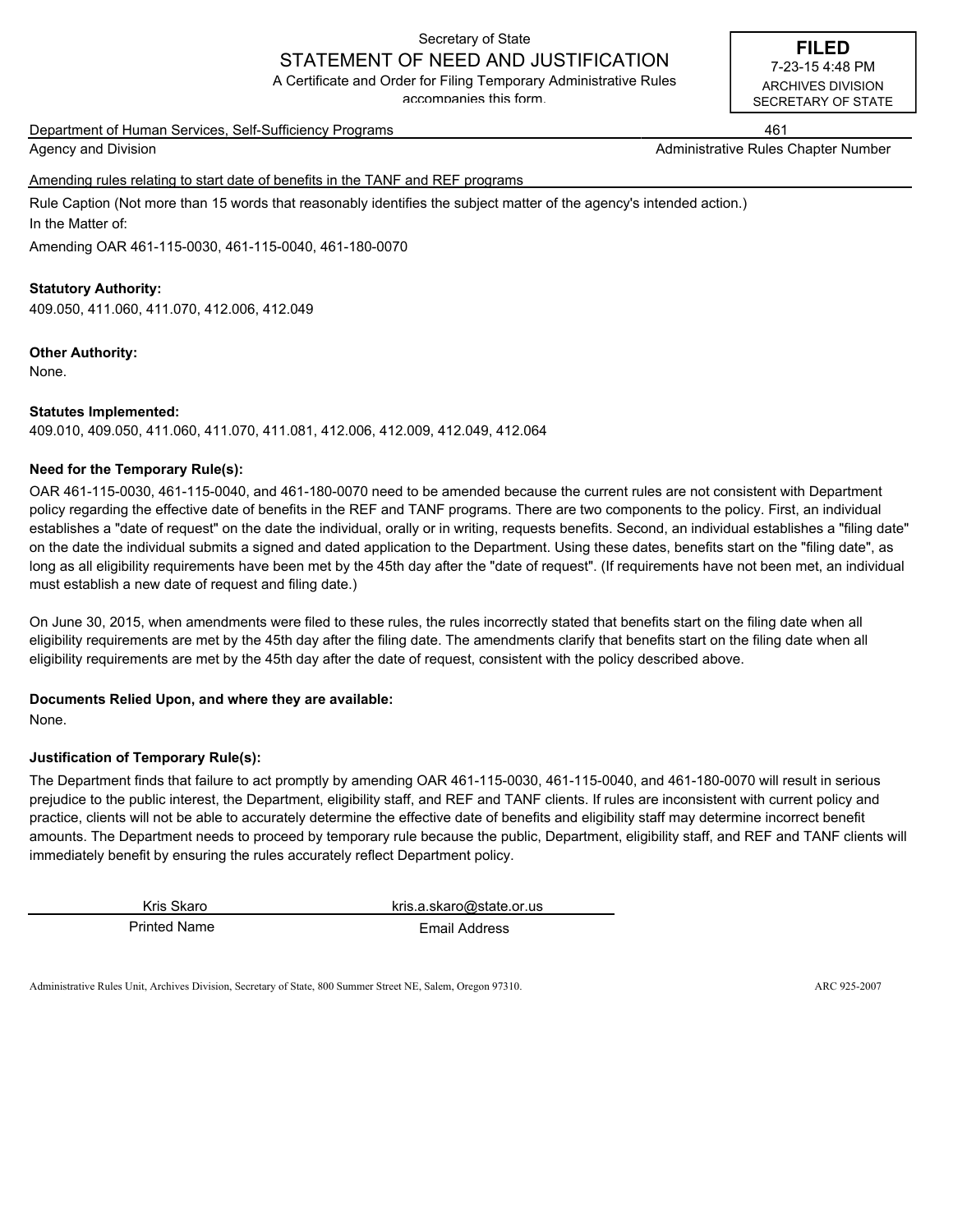# 461-115-0030 Date of Request

- (1) For all programs covered by Cchapter  $461$  of the Oregon Administrative Rules, the client or someone authorized to act on behalf of the client must contact the Department or use another appropriate method to request benefits (see OAR 461-115-0150). The request may be oral or in writing. The request starts the application process.
- (2) The *date of request* "date of request" is one of the following:
	- (a) In the EA, ERDC, GA,  $\frac{and}{and}$  OSIP, REF, and TANF programs and for support service payments in the JOBS program authorized by OAR 461-190-0211, the *date of request* "date of request" is the day the request for benefits is received by the Department.
	- (b) In the REF, SNAP, and TANF programs, this section does not apply. See OAR 461-115-0040.
	- (c) In the GAM, OSIPM, QMB, and REFM programs, for a new applicant, the *date of request* "date of request" is determined as follows:
		- (A) The day the request for medical benefits is received by a Department representative, except as described in paragraph (B) of this subsection.
		- (B) If the request for medical benefits is received by a Department representative no later than the next business day after medical services are received, the *date of request* "date of request" is the day these medical services were received.
	- (d) In the OSIPM, QMB, and REFM programs, for a current recipient, the *date of request* "date of request" is one of the following:
		- (A) The date the client reports a change requiring a redetermination of eligibility.
		- (B) The date the Department initiates a review.
		- (C) The date the client establishes a *date of request* "date of request" by contacting the Department orally or in writing or by submitting an application.
	- (e) In the SFPSS program:
		- (A) Except as provided in paragraph (B) of this subsection, the *date of request* "date of request" is the day the client signs the program's Interim Assistance Agreement.
		- (B) The *date of request* "date of request" for support service payments is the day the request for benefits is received by the Department.

Stat. Auth.: ORS 409.050, 411.060, 411.070, 411.404, 411.704, 411.706, 411.816, 412.014, 412.049, 413.085, 414.685, 414.826, 414.839 Stats. Implemented: ORS 409.010, 409.050, 411.060, 411.070, 411.404, 411.704, 411.706, 411.816, 412.014, 412.049, 413.085, 414.033, 414.041, 414.685, 414.826, 414.839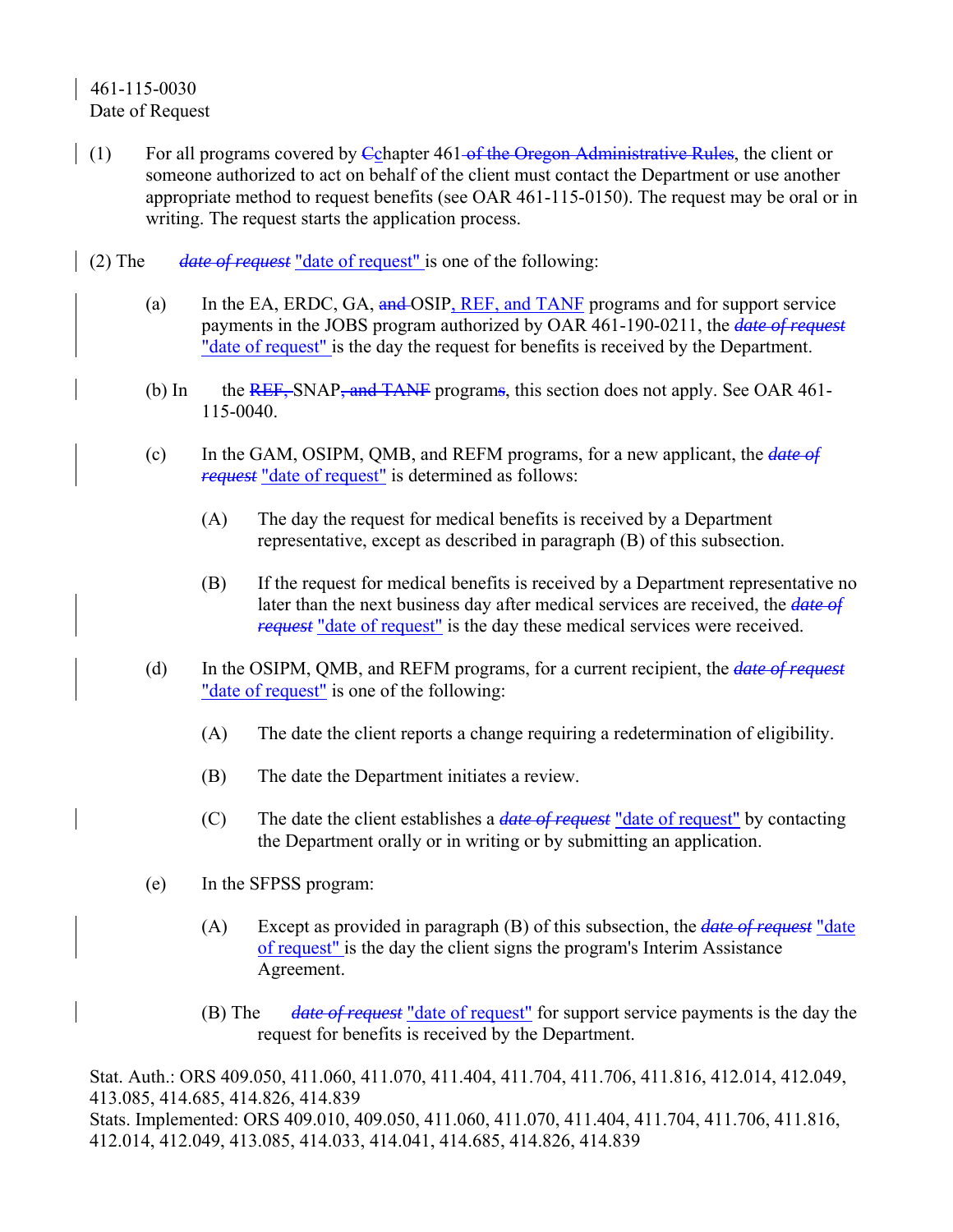461-115-0040 Filing Date; REF, SNAP, TANF

(1) A filing group (see OAR 461-110-0310) is entitled to establish a filing date on the date a member of the group requests benefits. The filing date establishes:

(a) The date for starting the application processing time frames.

The date from which some effective dates are determined.

- $(21)$  In the REF and TANF programs, the "filing date" is established when a signed and dated application for benefits is received by the Department.
- (32) In the SNAP program:
	- (a) A filing group (see OAR 461-110-0370) is entitled to establish a "filing date" on the date a member of the group requests benefits. The "filing date" establishes:
		- (A) The date for starting the application processing time frames.
		- (B) The date from which some effective dates are determined.
	- (b)  $\frac{1}{2}$ , the The "filing date" is the date a signed written request for benefits is received by the Department or by the Social Security Administration for filing groups applying in accordance with OAR 461-115-0150(3). The written request may be a Department-approved form or other written material that includes the client's name, address, and signature.

Stat. Auth.: ORS 409.050, 411.060, 411.070, 411.816, 412.006, 412.049 Stats. Implemented: ORS 409.010, 409.050, 411.060, 411.070, 411.081, 411.087, 411.816, 411.825, 412.006, 412.049, 412.054, 412.064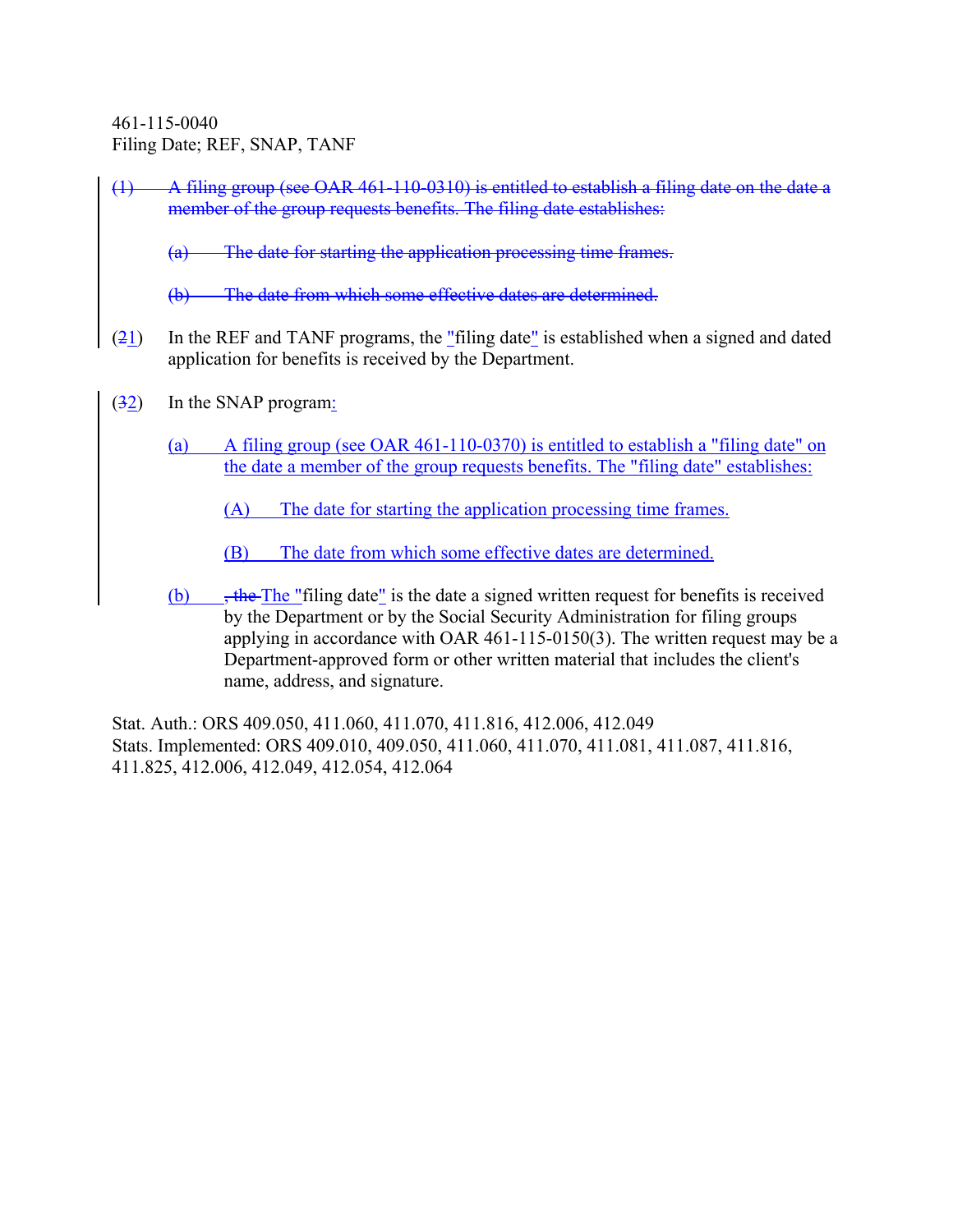# 461-180-0070 Effective Dates; Initial Month Benefits

- (1) In the EA program, the effective date for opening the case is the day benefits are issued to the *benefit group* (see OAR 461-110-0750). For a *benefit group* whose only eligible child is an unborn, the effective date cannot be earlier than the first day of the calendar month preceding the month in which the due date falls.
- (2) In the ERDC program, the effective date for starting benefits is one of the following:
	- (a) The first day of the month in which the request for benefits is made if--
		- (A) All *eligibility* (see OAR 461-001-0000) requirements are met in that month; and
		- (B) Verification is provided within the application processing timeframes.
	- (b) If all *eligibility* requirements are not met in the month of request, the effective date is the first day of the month in which they are met, if verification is provided within the application processing timeframes.
	- (c) For a *benefit group* that received TANF program benefits within the 30 days before applying for ERDC program benefits, the effective date is the first of the month following closure of their TANF program benefits.
- (3) In the GA program, the effective date for the *initial month* (see OAR 461-001-0000) of benefits is whichever of the following occurs first:
	- (a) The day all *eligibility* requirements are met and verified.
	- (b) The 45th day from the date the client requests benefits, if all *eligibility* requirements were met, but the Department did not receive documentation until after the 45th day.
- (4) In the OSIP program, the effective date for the *initial month* of benefits is whichever of the following occurs first:
	- (a) The date an individual requests benefits, if the individual was eligible as of that date.
	- (b) The date all *eligibility* requirements are met.
- (5) In the Pre-TANF program, the effective date for the *initial month* of benefits is the 30th day following the date the individual requests benefits, if the Department does not receive required verification until after the 30th day.
- (65) In the REF program, when a *filing group* (see OAR 461-110-0430) makes an initial application, the effective date for starting benefits is one of the following:
	- (a) If all *eligibility* requirements, including an interview, are completed by the 45th day from the filing date *date of request* (see OAR 461-115-004030), the effective date for starting benefits is the *filing date* (see OAR 461-115-0040).